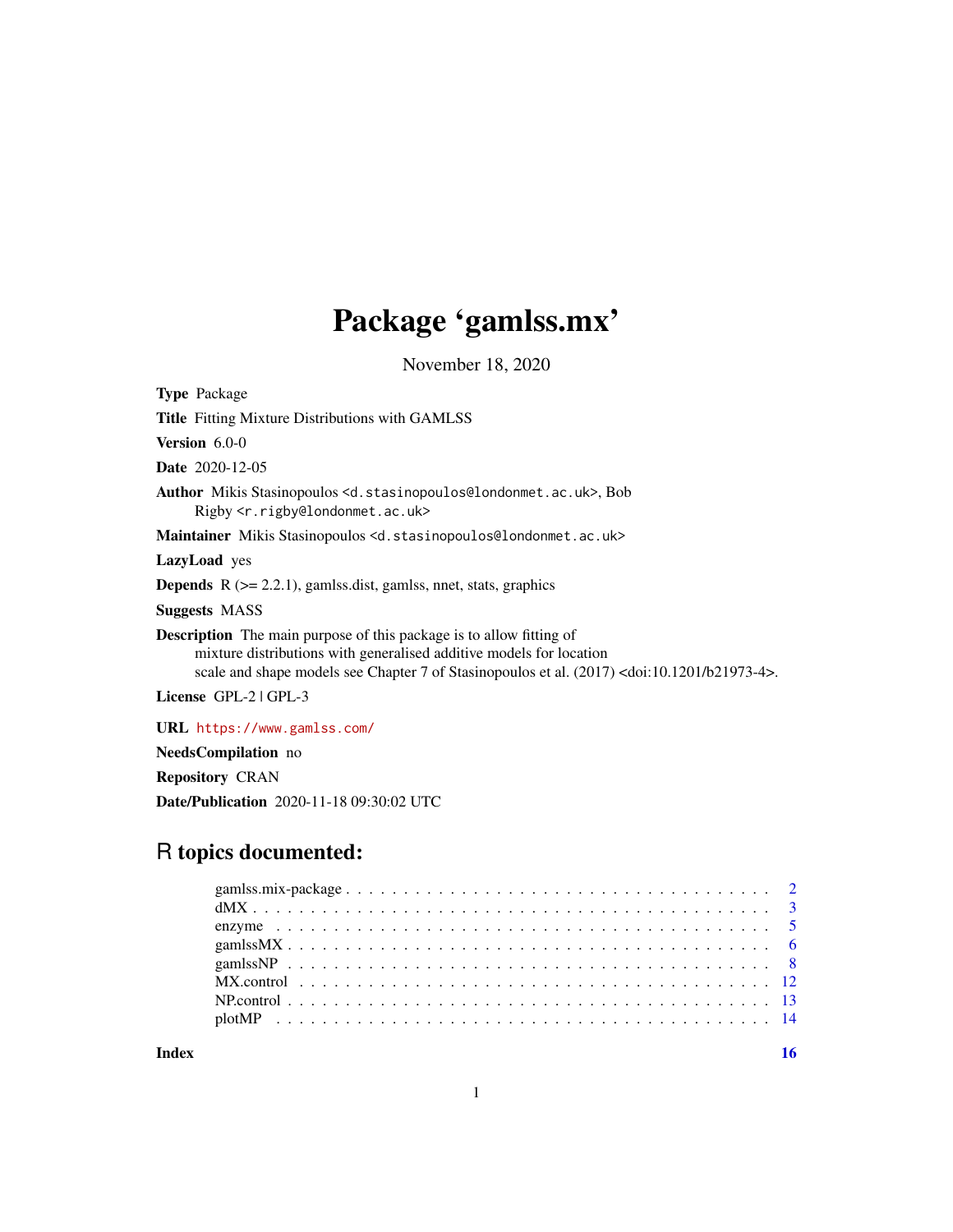<span id="page-1-0"></span>

The main purpose of this package is to allow the user of the GAMLSS models to fit mixture distributions.

#### Details

| Package: | gamlss.mx                |
|----------|--------------------------|
| Type:    | Package                  |
| Version: | 0.0                      |
| Date:    | $2005 - 08 - 3$          |
| License: | GPL (version 2 or later) |

This package has two main function the gamlssMX() which is loosely based on the package flexmix of R and the function gamlssNP() which is based on the npmlreg package of Jochen Einbeck, Ross Darnell and John Hinde (2006) which in turns is based on several GLIM4 macros originally written by Murray Aitkin and Brian Francis. It also contains the function gqz() which is written by Nick Sofroniou and the function gauss.quad() written by Gordon Smyth.

#### Author(s)

Mikis Stasinopoulos <<d.stasinopoulos@londonmet.ac.uk>> and Bob Rigby <<r.rigby@londonmet.ac.uk>>

Maintainer: Mikis Stasinopoulos <mikis.stasinopoulos@gamlss.org>

#### References

Jochen Einbeck, Ross Darnell and John Hinde (2006) npmlreg: Nonparametric maximum likelihood estimation for random effect models, R package version 0.34

Rigby, R. A. and Stasinopoulos D. M. (2005). Generalized additive models for location, scale and shape,(with discussion), *Appl. Statist.*, 54, part 3, pp 507-554.

Rigby, R. A., Stasinopoulos, D. M., Heller, G. Z., and De Bastiani, F. (2019) *Distributions for modeling location, scale, and shape: Using GAMLSS in R*, Chapman and Hall/CRC. An older version can be found in <https://www.gamlss.com/>.

Stasinopoulos D. M. Rigby R.A. (2007) Generalized additive models for location scale and shape (GAMLSS) in R. *Journal of Statistical Software*, Vol. 23, Issue 7, Dec 2007, [https://www.](https://www.jstatsoft.org/v23/i07/) [jstatsoft.org/v23/i07/](https://www.jstatsoft.org/v23/i07/).

Stasinopoulos D. M., Rigby R.A., Heller G., Voudouris V., and De Bastiani F., (2017) *Flexible Regression and Smoothing: Using GAMLSS in R*, Chapman and Hall/CRC.

(see also <https://www.gamlss.com/>).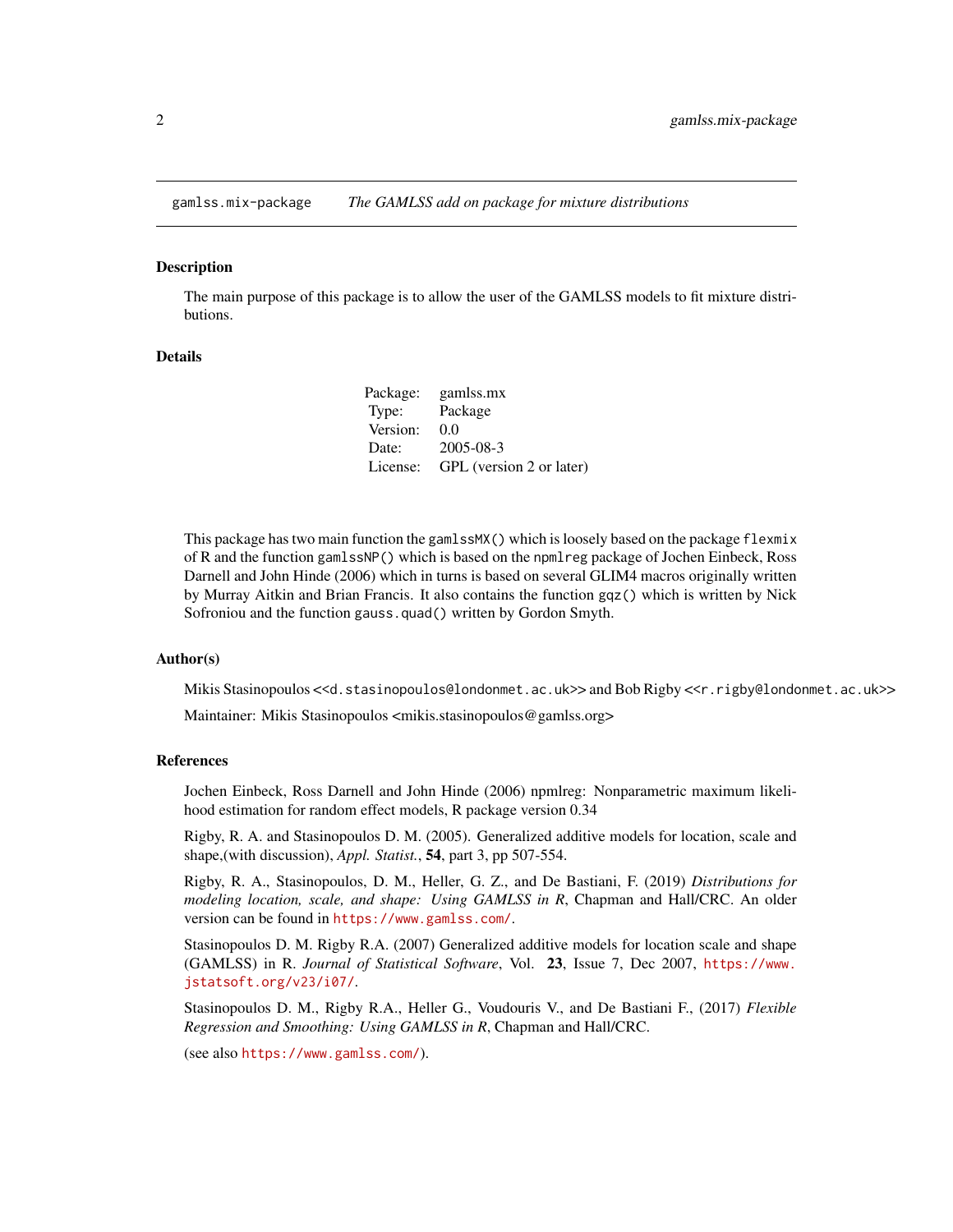#### <span id="page-2-0"></span> $dMX$  3

#### See Also

[gamlss](#page-0-0),[gamlss.family](#page-0-0)

#### Examples

```
data(enzyme)
mmNO <- gamlssMX(act~1, family=NO, K=2, data=enzyme)
mmNO
# also to make sure that it reaches the maximum
mmNOs <- gamlssMXfits(n=10, act~1, family=NO, K=2, data=enzyme)
fyNO<-dMX(y=seq(0,3,.01), mu=list(1.253, 0.1876), sigma=list(exp(-0.6665 ), exp(-2.573 )),
                  pi=list(0.4079609, 0.5920391 ), family=list("NO","NO") )
hist(enzyme$act,freq=FALSE,ylim=c(0,3.5),xlim=c(0,3),br=21)
lines(seq(0,3,.01),fyNO, col="red")
# equivalent model using gamlssNP
mmNP <- gamlssNP(act~1, data=enzyme, random=~1,sigma.fo=~MASS,family=NO, K=2)
```
dMX *Evaluate the d (pdf) and p (cdf) functions from GAMLSS mixtures*

#### Description

The functions  $dMX()$  and  $pMX()$  can be used to evaluated the pdf (p function) and the cdf (p function) receptively from a gamlss.family mixture. The functions getpdfMX() and getpdfNP() can be used to evaluate the fitted d function at a specified observation and therefore for plotting the fitted distribution of a fitted model at this observation.

#### Usage

```
dMX(y, mu = list(mu1 = 1, mu2 = 5), sigma = list(sigma = 1, sigma = 1),nu = list(nu1 = 1, nu2 = 1), tau = list(tau1 = 1, tau2 = 1),pi = list(pi1 = 0.2, pi2 = 0.8), family = list(fam1 = "NO", fam2 = "NO"),log = FALSE, ...)pMX(q, mu = list(mu1 = 1, mu2 = 5), sigma = list(sigma1 = 1, sigma2 = 1),nu = list(nu1 = 1, nu2 = 1), tau = list(tau1 = 1, tau2 = 1),pi = list(pi1 = 0.2, pi2 = 0.8), family = list(fam1 = "NO", fam2 = "NO"),log = FALSE, ...)getpdfMX(object = NULL, observation = 1)getpdfNP(object = NULL, observation = 1)
```
#### Arguments

| y,q   | vector of quantiles |
|-------|---------------------|
| mu    | a vector of mu's    |
| sigma | a vector of sigma's |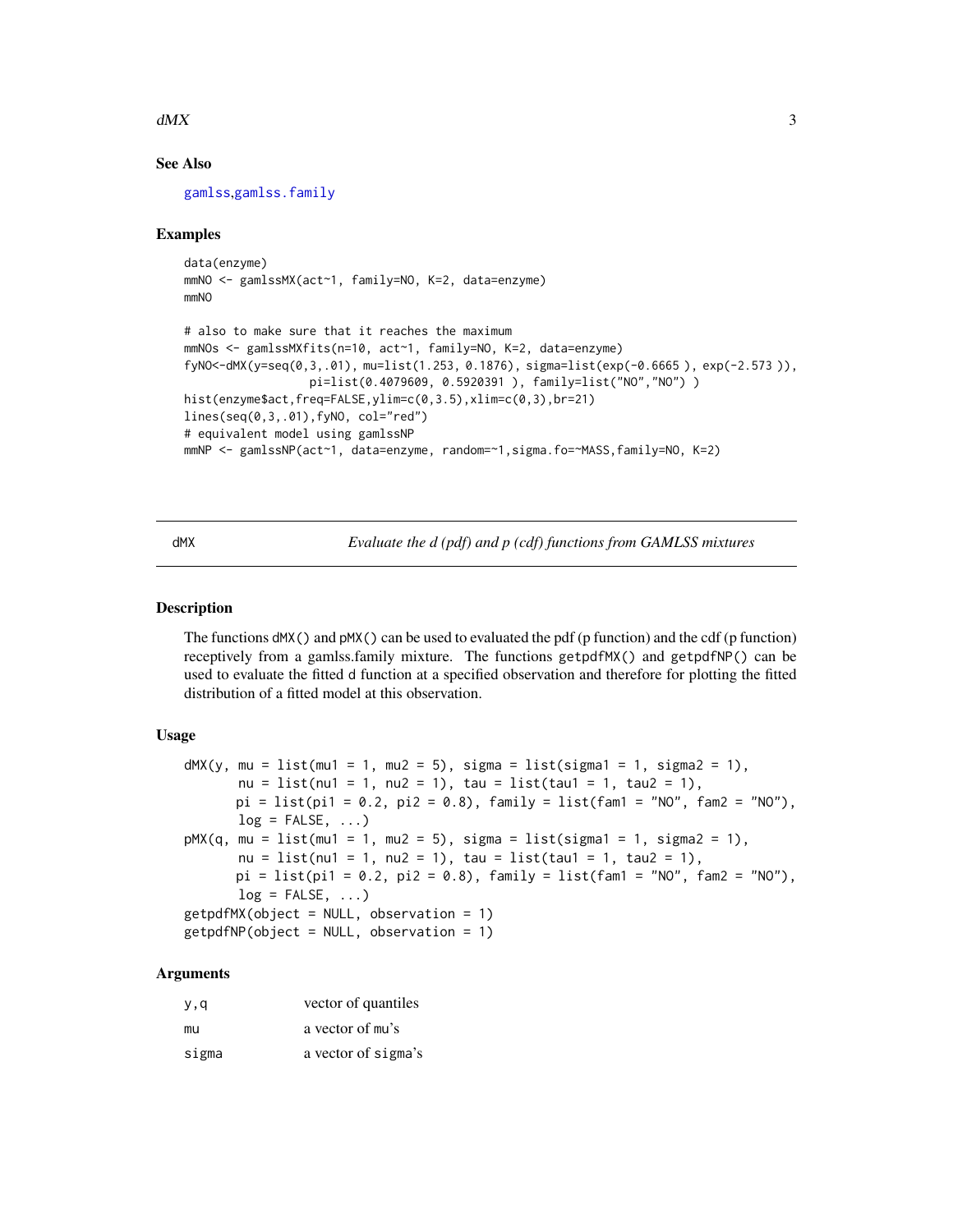| nu          | a vector of nu's                                                   |
|-------------|--------------------------------------------------------------------|
| tau         | a vector of tau's                                                  |
| рi          | a vector of pi's                                                   |
| family      | a vector of GAMLSS family's                                        |
| log         | whether the log of the function or not                             |
| object      | a fitted gamlssMX object                                           |
| observation | the observation number in which we want to plot the fitted mixture |
| .           | for extra arguments                                                |

#### Value

Returns values or pdf or cdf.

#### Author(s)

Mikis Stasinopoulos

#### References

Rigby, R. A. and Stasinopoulos D. M. (2005). Generalized additive models for location, scale and shape,(with discussion), *Appl. Statist.*, 54, part 3, pp 507-554.

Rigby, R. A., Stasinopoulos, D. M., Heller, G. Z., and De Bastiani, F. (2019) *Distributions for modeling location, scale, and shape: Using GAMLSS in R*, Chapman and Hall/CRC. An older version can be found in <https://www.gamlss.com/>.

Stasinopoulos D. M. Rigby R.A. (2007) Generalized additive models for location scale and shape (GAMLSS) in R. *Journal of Statistical Software*, Vol. 23, Issue 7, Dec 2007, [https://www.](https://www.jstatsoft.org/v23/i07/) [jstatsoft.org/v23/i07/](https://www.jstatsoft.org/v23/i07/).

Stasinopoulos D. M., Rigby R.A., Heller G., Voudouris V., and De Bastiani F., (2017) *Flexible Regression and Smoothing: Using GAMLSS in R*, Chapman and Hall/CRC.

(see also <https://www.gamlss.com/>).

#### Examples

```
fyNO<-dMX(y=seq(0,3,.01), mu=list(1.253, 0.1876), sigma=list(exp(-0.6665 ), exp(-2.573 )),
                  pi=list(0.4079609, 0.5920391 ), family=list("NO","NO") )
plot(fyNO~seq(0,3,.01), type="l")
FyNO<-pMX(q=seq(0,3,.01), mu=list(1.253, 0.1876), sigma=list(exp(-0.6665 ), exp(-2.573 )),
                  pi=list(0.4079609, 0.5920391 ), family=list("NO","NO") )
plot(FyNO~seq(0,3,.01), type="l")
```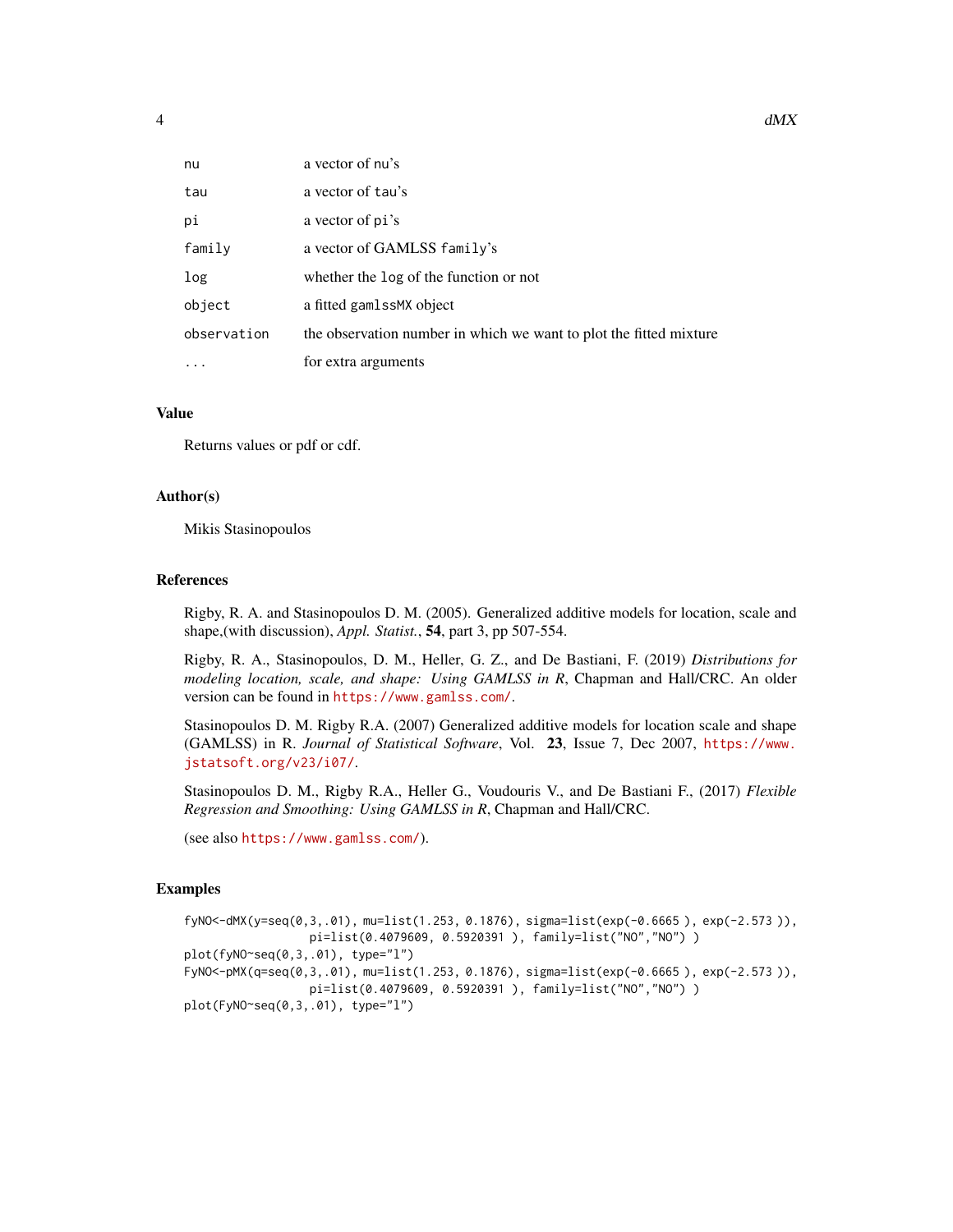<span id="page-4-0"></span>

enzyme : The data comprise independent measurement of enzyme activity in the blood of 245 individuals. The data were analysed by Bechker *at al.* (1993).

brains : the brain size, brain, and body weight, body, for 28 differnt animals.

#### Usage

data(enzyme) data(brains)

#### Format

enzyme : data frame with 245 observations on the following variable act.

brains : data frame with 28 observations on the following variables. body, brain

act a numeric vector showing enzyme activity in the blood of 245 individuals.

body a numeric vector showing the body weight of 28 differnt animals

brain a numeric vector showing the brain size of 28 differnt animals

#### References

Rigby, R. A. and Stasinopoulos D. M. (2005). Generalized additive models for location, scale and shape,(with discussion), *Appl. Statist.*, 54, part 3, pp 507-554.

Rigby, R. A., Stasinopoulos, D. M., Heller, G. Z., and De Bastiani, F. (2019) *Distributions for modeling location, scale, and shape: Using GAMLSS in R*, Chapman and Hall/CRC. An older version can be found in <https://www.gamlss.com/>.

Stasinopoulos D. M. Rigby R.A. (2007) Generalized additive models for location scale and shape (GAMLSS) in R. *Journal of Statistical Software*, Vol. 23, Issue 7, Dec 2007, [https://www.](https://www.jstatsoft.org/v23/i07/) [jstatsoft.org/v23/i07/](https://www.jstatsoft.org/v23/i07/).

Stasinopoulos D. M., Rigby R.A., Heller G., Voudouris V., and De Bastiani F., (2017) *Flexible Regression and Smoothing: Using GAMLSS in R*, Chapman and Hall/CRC.

(see also <https://www.gamlss.com/>).

#### Examples

```
data(enzyme)
hist(enzyme$act)
data(brains)
brains$lbrain<-log(brains$brain)
brains$lbody<-log(brains$body)
with(brains, plot(lbrain~lbody))
```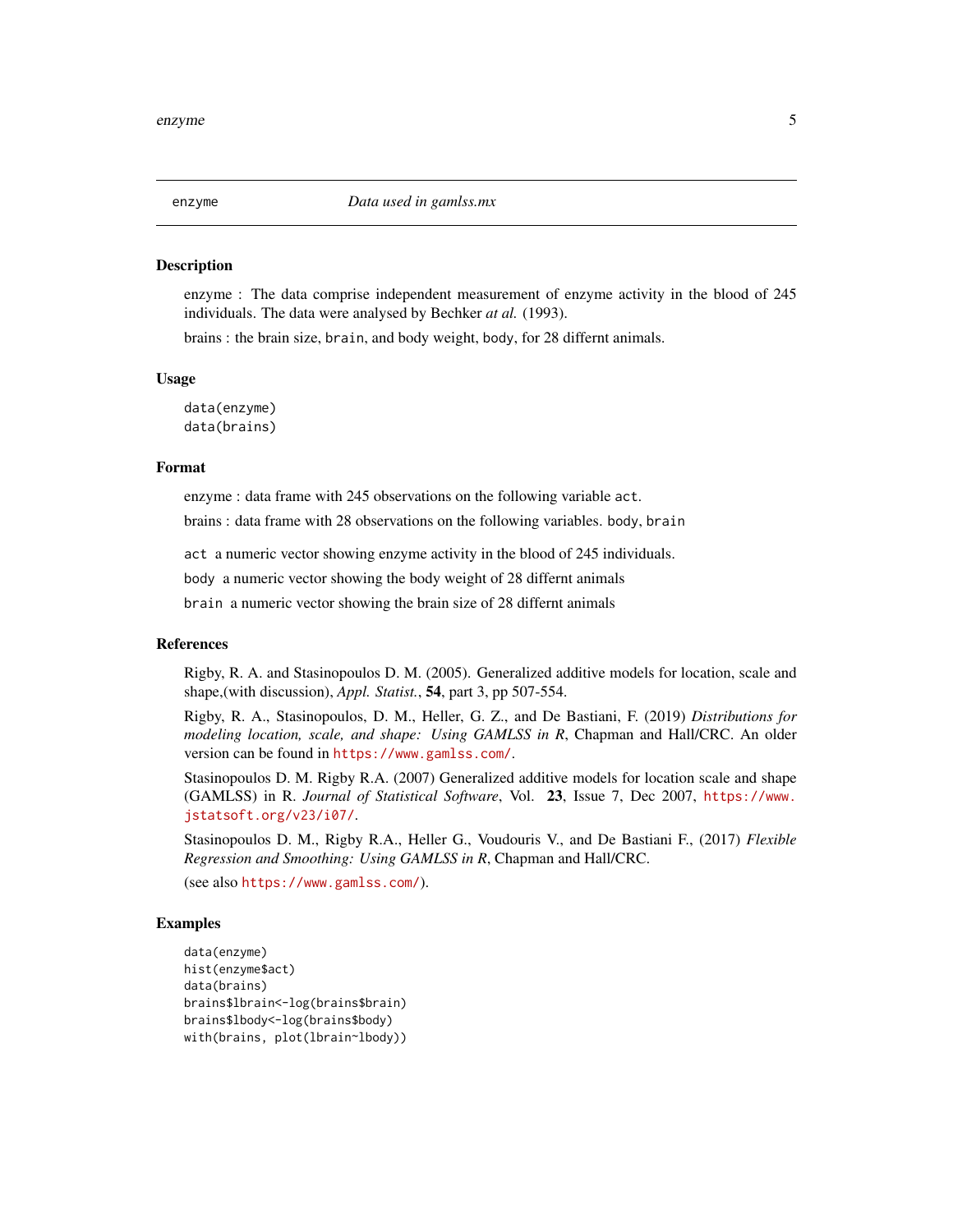<span id="page-5-2"></span><span id="page-5-1"></span><span id="page-5-0"></span>The function gamlssMX is design for fitting a K fold non parametric mixture of gamlss family distributions.

#### Usage

```
gamlssMX(formula = formula(data), pi.formula = ~1,
         family = "NO", weights, K = 2, prob = NULL,
         data, control = MX.control(...),
        g.control = gamlss.control(trace = FALSE, ...),zero. component = FALSE, ...)gamlssMXfits(n = 5, formula = formula(data), pi.formula = \sim 1,
         family = "NO", weights, K = 2, prob = NULL,
         data, control = MX.control(),
         g.control = gamlss.control(trace = FALSE),
         zero.component = FALSE, ... )
```
#### Arguments

| formula    | This argument it should be a formula (or a list of formulea of length K) for<br>modelling the mu parameter of the model. Note that modelling the rest of the<br>distributional parameters it can be done by using the usual  which passes the<br>arguments to gamlss()                  |
|------------|-----------------------------------------------------------------------------------------------------------------------------------------------------------------------------------------------------------------------------------------------------------------------------------------|
| pi.formula | This should be a formula for modelling the prior probabilities as a function<br>of explanatory variables. Note that no smoothing of other additive terms are<br>allowed here only the usual linear terms. The modelling here is done using the<br>multinom() function from package nnet |
| family     | This should be a gamlss. family distribution (or a list of distributions). Note<br>that if different distributions are used here their parameters should be compara-<br>ble for ease of interpretation.                                                                                 |
| weights    | prior weights if needed                                                                                                                                                                                                                                                                 |
| К          | the number of finite mixtures with default $K=2$                                                                                                                                                                                                                                        |
| prob       | prior probabilities if required for starting values                                                                                                                                                                                                                                     |
| data       | the data frame nedded for the fit. Note that this is compulsory if pi. formula is<br>used.                                                                                                                                                                                              |
| control    | This argument sets the control parameters for the EM iterations algorithm. The<br>default setting are given in the MX. control function                                                                                                                                                 |
| g.control  | This argument can be used to pass to gamlss() control parameters, as in gamlss.control                                                                                                                                                                                                  |
| n          | the number of fits required in gamlssMXfits()                                                                                                                                                                                                                                           |
|            | zero.component whether zero component models exist, default is FALSE                                                                                                                                                                                                                    |
| $\cdots$   | for extra arguments                                                                                                                                                                                                                                                                     |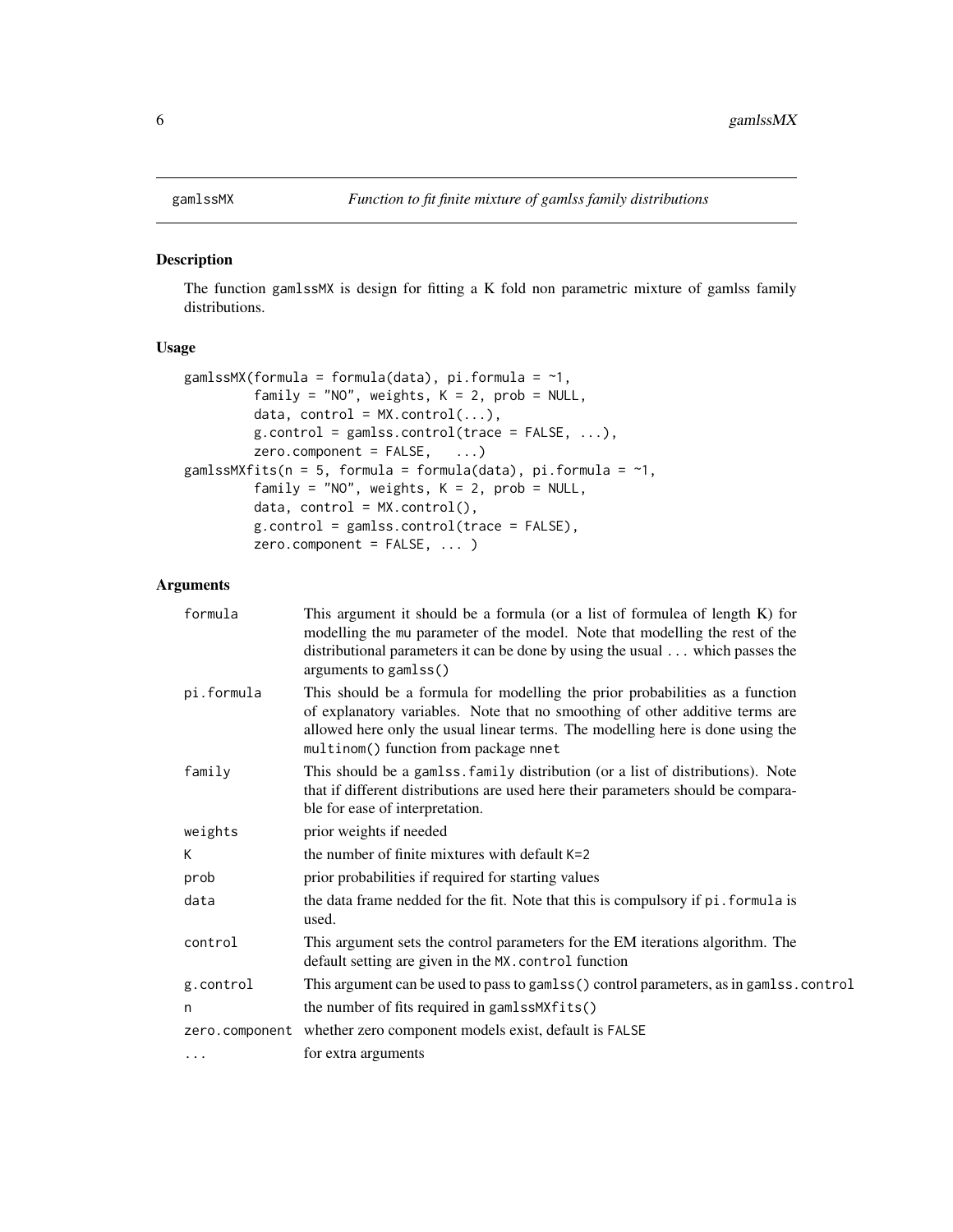#### <span id="page-6-0"></span>gamlss $MX$   $7$

#### Author(s)

Mikis Stasinopoulos and Bob Rigby

#### References

Rigby, R. A. and Stasinopoulos D. M. (2005). Generalized additive models for location, scale and shape,(with discussion), *Appl. Statist.*, 54, part 3, pp 507-554.

Rigby, R. A., Stasinopoulos, D. M., Heller, G. Z., and De Bastiani, F. (2019) *Distributions for modeling location, scale, and shape: Using GAMLSS in R*, Chapman and Hall/CRC. An older version can be found in <https://www.gamlss.com/>.

Stasinopoulos D. M. Rigby R.A. (2007) Generalized additive models for location scale and shape (GAMLSS) in R. *Journal of Statistical Software*, Vol. 23, Issue 7, Dec 2007, [https://www.](https://www.jstatsoft.org/v23/i07/) [jstatsoft.org/v23/i07/](https://www.jstatsoft.org/v23/i07/).

Stasinopoulos D. M., Rigby R.A., Heller G., Voudouris V., and De Bastiani F., (2017) *Flexible Regression and Smoothing: Using GAMLSS in R*, Chapman and Hall/CRC.

(see also <https://www.gamlss.com/>).

#### See Also

[gamlss](#page-0-0), [gamlss.family](#page-0-0)

#### Examples

```
library(MASS)
data(geyser)
# fitting 2 finite normal mixtures
m1<-gamlssMX(waiting~1,data=geyser,family=NO, K=2)
#fitting 2 finite gamma mixtures
m2<-gamlssMX(waiting~1,data=geyser,family=GA, K=2)
# fitting a model for pi
# first create a data frame
geyser1<-matrix(0,ncol=2, nrow=298)
geyser1[,1] <-geyser$waiting[-1]
geyser1[,2] <-geyser$duration[-299]
colnames(geyser1)<- c("waiting", "duration")
geyser1 <-data.frame(geyser1)
# get the best of 5 fits
m3<-gamlssMXfits(n=5, waiting~1, pi.formula=~duration, data=geyser1,family=NO, K=2)
m3
```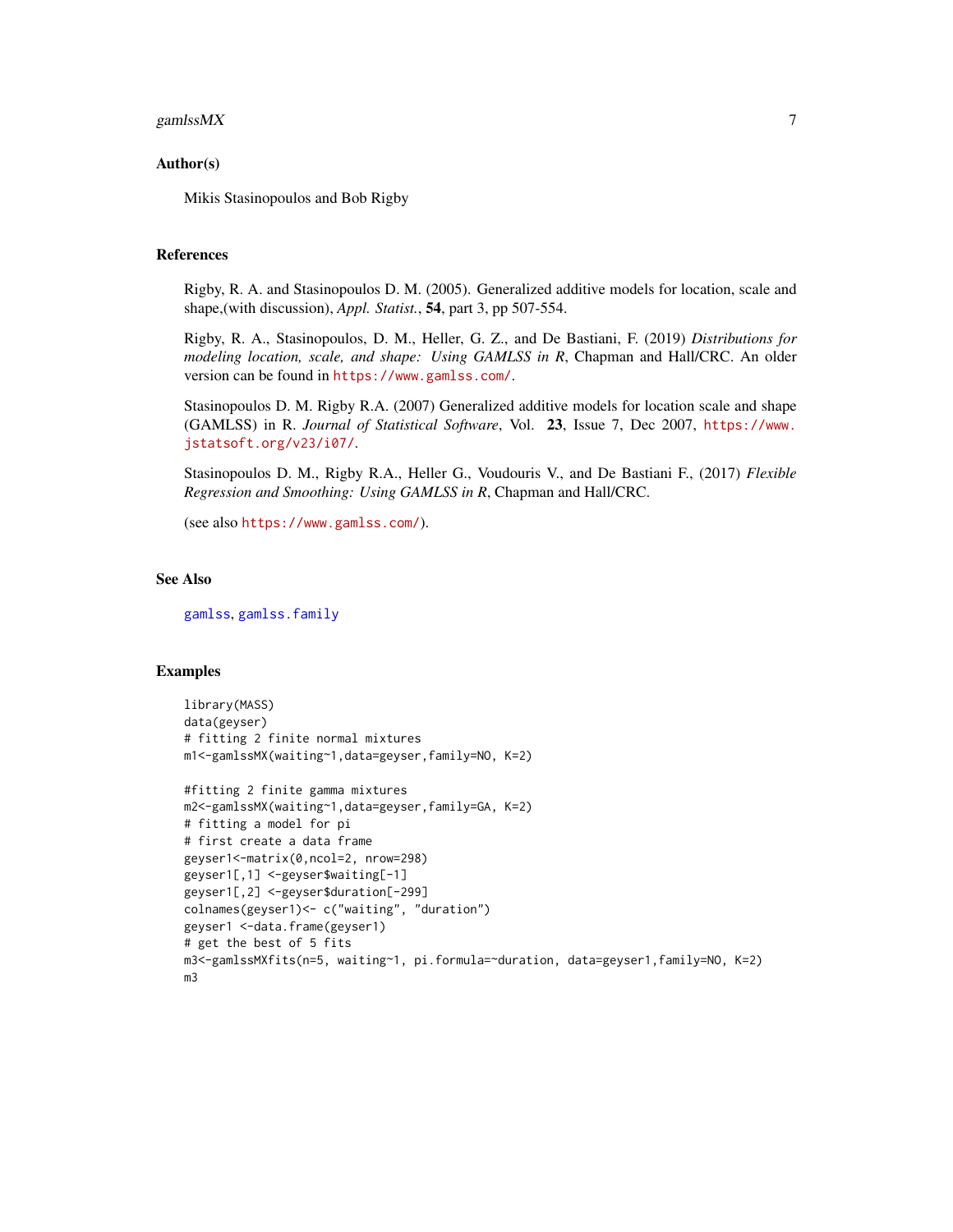<span id="page-7-1"></span><span id="page-7-0"></span>

This function will fit a finite (or normal) mixture distribution where the kernel distribution can belong to any gamlss family of distributions using the EM algorithm. The function is based on functions alldist() and allvc of the npmlreg package of Jochen Einbeck, John Hinde and Ross Darnell.

#### Usage

```
gamlssNP(formula, random = \sim1, family = NO(), data = NULL, K = 4,
            mixture = c("np", "gq"),
            tol = 0.5, weights, pluginz, control = NP.control(...),
            g.\text{control} = \text{gamlss}.\text{control}(\text{trace} = \text{FALSE}, \ldots), \ldots)
```
### Arguments

| formula   | a formula defining the response and the fixed effects for the mu parameters                                          |
|-----------|----------------------------------------------------------------------------------------------------------------------|
| random    | a formula defining the random part of the model                                                                      |
| family    | a gamlss family object                                                                                               |
| data      | the data frame which for this function is mandatory even if it the data are at-<br>tached                            |
| K         | the number of mass points/integretion points (supported values are $1:10,20$ )                                       |
| mixture   | the mixing distribution, "np" for non-parametric or "gq" for Gaussian Quadra-<br>ture                                |
| tol       | the toletance scalar ussualy between zero and one                                                                    |
| weights   | prior weights                                                                                                        |
| pluginz   | optional                                                                                                             |
| control   | this sets the control parameters for the EM iterations algorithm. The default<br>setting is the NP. control function |
| g.control | the gamlss control function, gamlss.control, passed to the gamlss fit                                                |
| $\ddots$  | for extra arguments                                                                                                  |

#### Details

The function gamlssNP() is a modification of the R functions alldist() and allvc created by Jochen Einbeck and John Hinde. Both functions were originally created by Ross Darnell (2002). Here the two functions are merged to one gamlssNP and allows finite mixture from gamlss family of distributions.

The following are comments from the original Einbeck and Hinde documentation.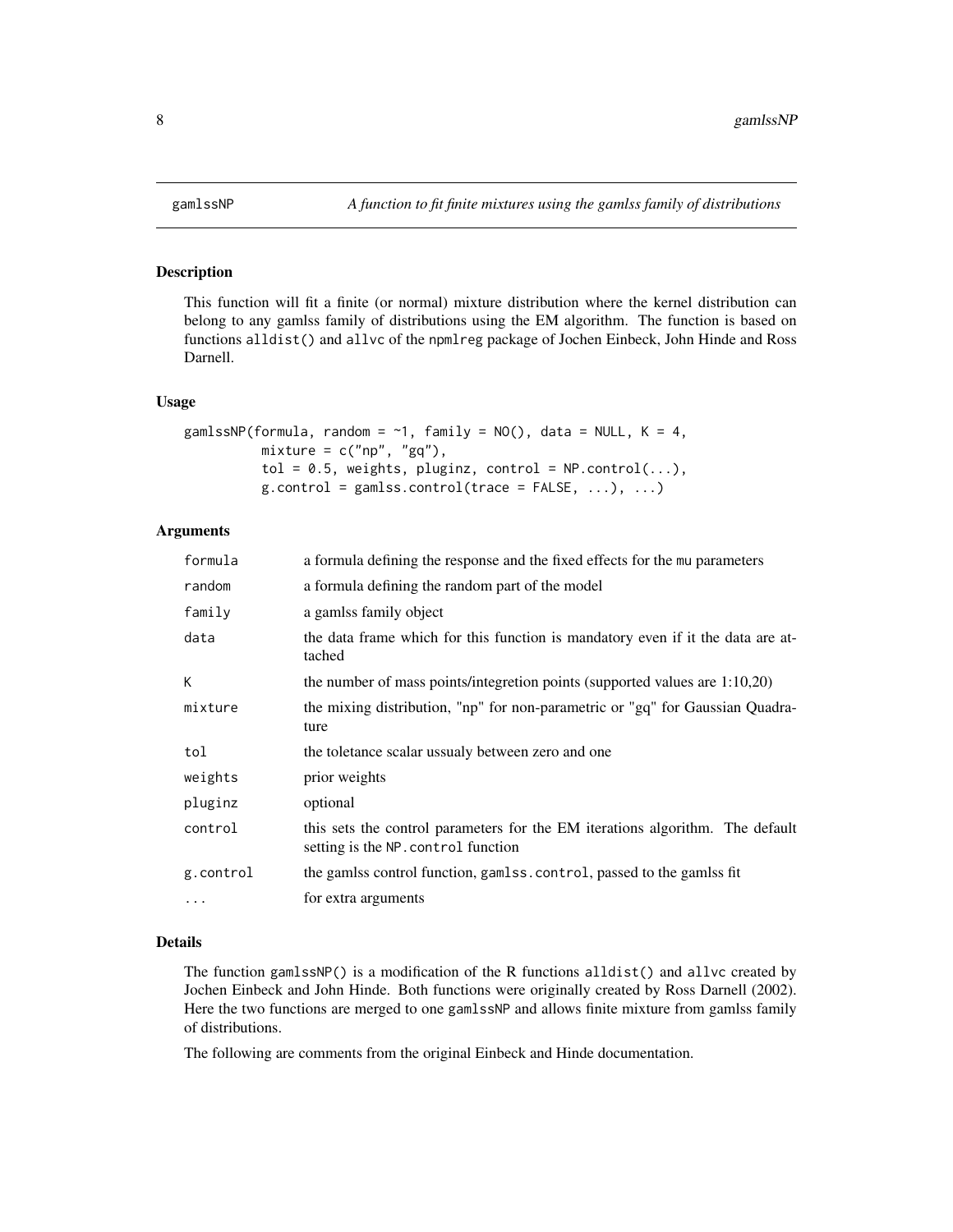#### gamlss $NP$  99

"The nonparametric maximum likelihood (NPML) approach was introduced in Aitkin (1996) as a tool to fit overdispersed generalized linear models. Aitkin (1999) extended this method to generalized linear models with shared random effects arising through variance component or repeated measures structure. Applications are two-stage sample designs, when firstly the primary sampling units (the upper-level units, e.g. classes) and then the secondary sampling units (lower-level units, e.g. students) are selected, or longitudinal data. Models of this type have also been referred to as multi-level models (Goldstein, 2003). This R function is restricted to 2-level models. The idea of NPML is to approximate the unknown and unspecified distribution of the random effect by a discrete mixture of k exponential family densities, leading to a simple expression of the marginal likelihood, which can then be maximized using a standard EM algorithm. When option 'gq' is set, then Gauss-Hermite masses and mass points are used and considered as fixed, otherwise they serve as starting points for the EM algorithm. The position of the starting points can be concentrated or extended by setting tol smaller or larger than one, respectively. Variance component models with random coefficients (Aitkin, Hinde & Francis, 2005, p. 491) are also possible, in this case the option random.distribution is restricted to the setting 'np' . The weights have to be understood as frequency weights, i.e. setting all weights equal to 2 will duplicate each data point and hence double the disparity and deviance. Warning: There might be some options and circumstances which had not been tested and where the weights do not work." Note that in keeping with the gamlss notation disparity is called global deviance.

#### Value

The function gamlssNP produces an object of class "gamlssNP". This object contain several components.

| family     | the name of the gamlss family                                                                                                                                   |
|------------|-----------------------------------------------------------------------------------------------------------------------------------------------------------------|
| type       | the type of distribution which in this case is "Mixture"                                                                                                        |
| parameters | the parameters for the kernel gamlss family distribution                                                                                                        |
| call       | the call of the gamlssNP function                                                                                                                               |
| y          | the response variable                                                                                                                                           |
| bd         | the binomial demominator, only for BI and BB models                                                                                                             |
| control    | the NP control settings                                                                                                                                         |
| weights    | the vector of weights of te expanded fit                                                                                                                        |
| G.deviance | the global deviance                                                                                                                                             |
| N          | the number of observations in the fit                                                                                                                           |
| rgres      | a function to calculate the normalized (randomized) quantile residuals of the<br>object (here is the gamlss object rather than gamlssNP and it should change??) |
| iter       | the number of external iterations in the last gamlss fitting (?? do we need this?)                                                                              |
| type       | the type of the distribution or the response variable here set to "Mixture"                                                                                     |
| method     | which algorithm is used for the gamlss fit, $RS()$ , $CG()$ or mixed $()$                                                                                       |
| contrasts  | the type of contrasts use in the fit                                                                                                                            |
| converged  | whether the gamlss fit has converged                                                                                                                            |
| residuals  | the normalized (randomized) quantile residuals of the model                                                                                                     |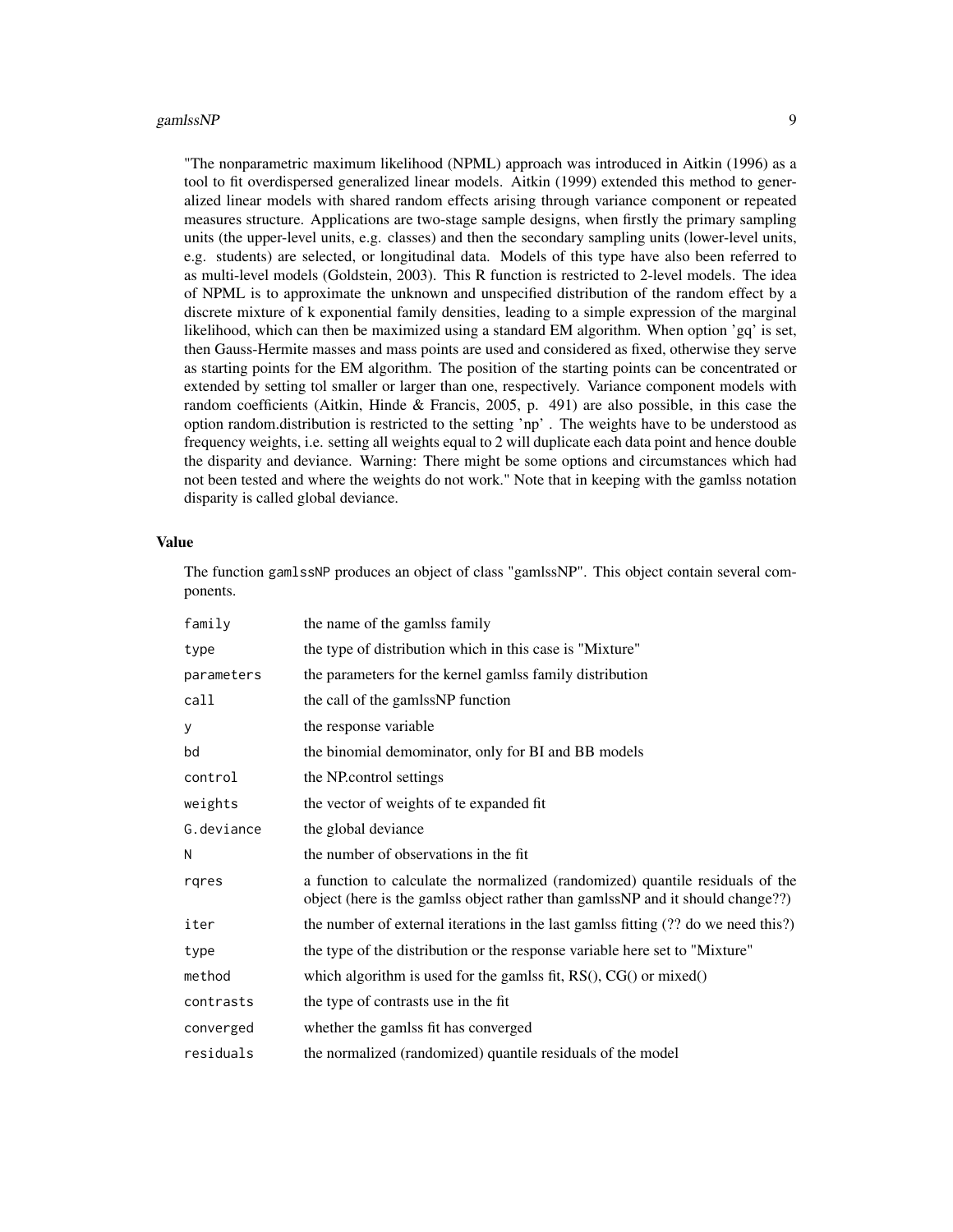| mu.fv           | the fitted values of the extended mu model, also sigma.fv, nu.fv, tau.fv for the<br>other parameters if present                            |
|-----------------|--------------------------------------------------------------------------------------------------------------------------------------------|
| mu.lp           | the linear predictor of the extended mu model, also sigma.lp, nu.lp, tau.lp for<br>the other parameters if present                         |
| mu.wv           | the working variable of the extended mu model, also sigma.wv, nu.wv, tau.wv<br>for the other parameters if present                         |
| mu.wt           | the working weights of the mu model, also sigma.wt, nu.wt, tau.wt for the other<br>parameters if present                                   |
| mu.link         | the link function for the mu model, also sigma.link, nu.link, tau.link for the other<br>parameters if present                              |
| mu.terms        | the terms for the mu model, also sigma.terms, nu.terms, tau.terms for the other<br>parameters if present                                   |
| mu.x            | the design matrix for the mu, also sigma.x, nu.x, tau.x for the other parameters<br>if present                                             |
| mu.qr           | the QR decomposition of the mu model, also sigma.qr, nu.qr, tau.qr for the other<br>parameters if present                                  |
| mu.coefficients |                                                                                                                                            |
|                 | the linear coefficients of the mu model, also sigma.coefficients, nu.coefficients,<br>tau.coefficients for the other parameters if present |
| mu.formula      | the formula for the mu model, also sigma.formula, nu.formula, tau.formula for<br>the other parameters if present                           |
| mu.df           | the mu degrees of freedom also sigma.df, nu.df, tau.df for the other parameters<br>if present                                              |
| mu.nl.df        | the non linear degrees of freedom, also sigma.nl.df, nu.nl.df, tau.nl.df for the<br>other parameters if present                            |
| df.fit          | the total degrees of freedom use by the model                                                                                              |
| df.residual     | the residual degrees of freedom left after the model is fitted                                                                             |
| data            | the original data set                                                                                                                      |
| EMiter          | the number of EM iterations                                                                                                                |
| EMconverged     | whether the EM has converged                                                                                                               |
| allresiduals    | the residuas for the long fit                                                                                                              |
| mass.points     | the estimates mass point (if "np" mixture is used)                                                                                         |
| Κ               | the number of mass points used                                                                                                             |
| post.prob       | contains a matrix of posteriori probabilities,                                                                                             |
| prob            | the estimated mixture probalilities                                                                                                        |
| aic             | the Akaike information criterion                                                                                                           |
| sbc             | the Bayesian information criterion                                                                                                         |
| formula         | the formula used in the expanded fit                                                                                                       |
| random          | the random effect formula                                                                                                                  |
| pweights        | prior weights                                                                                                                              |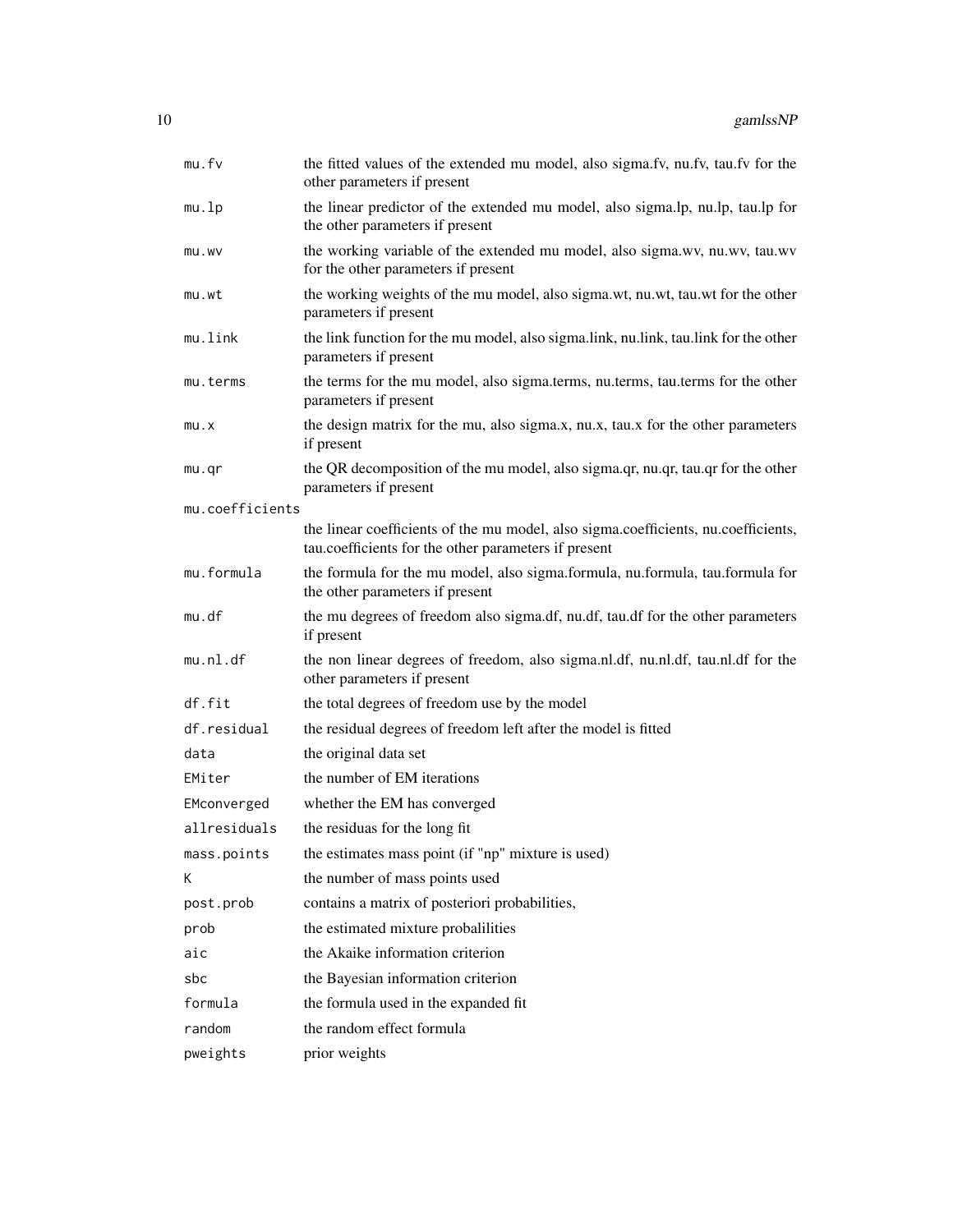#### <span id="page-10-0"></span>gamlss $NP$  11

ebp the Empirical Bayes Predictions (Aitkin, 1996b) on the scale of the linear predictor

Note that in case of Gaussian quadrature, the coefficient given at 'z' in coefficients corresponds to the standard deviation of the mixing distribution.

As a by-product, gamlssNP produces a plot showing the global deviance against the iteration number. Further, a plot with the EM trajectories is given. The x-axis corresponds to the iteration number, and the y-axis to the value of the mass points at a particular iteration. This plot is not produced when mixture is set to "gq"

#### Author(s)

Mikis Stasinopoulos based on function created by Jochen Einbeck John Hinde and Ross Darnell

#### References

Aitkin, M. and Francis, B. (1995). Fitting overdispersed generalized linear models by nonparametric maximum likelihood. GLIM Newsletter 25 , 37-45.

Aitkin, M. (1996a). A general maximum likelihood analysis of overdispersion in generalized linear models. Statistics and Computing 6 , 251-262.

Aitkin, M. (1996b). Empirical Bayes shrinkage using posterior random effect means from nonparametric maximum likelihood estimation in general random effect models. Statistical Modelling: Proceedings of the 11th IWSM 1996 , 87-94.

Aitkin, M., Francis, B. and Hinde, J. (2005) Statistical Modelling in GLIM 4. Second Edition, Oxford Statistical Science Series, Oxford, UK.

Einbeck, J. & Hinde, J. (2005). A note on NPML estimation for exponential family regression models with unspecified dispersion parameter. Technical Report IRL-GLWY-2005-04, National University of Ireland, Galway.

Einbeck, J. Darnell R. and Hinde J. (2006) npmlreg: Nonparametric maximum likelihood estimation for random effect models, R package version 0.34

Hinde, J. (1982). Compound Poisson regression models. Lecture Notes in Statistics 14 ,109-121.

Rigby, R. A. and Stasinopoulos D. M. (2005). Generalized additive models for location, scale and shape,(with discussion), *Appl. Statist.*, 54, part 3, pp 507-554.

Rigby, R. A., Stasinopoulos, D. M., Heller, G. Z., and De Bastiani, F. (2019) *Distributions for modeling location, scale, and shape: Using GAMLSS in R*, Chapman and Hall/CRC. An older version can be found in <https://www.gamlss.com/>.

Stasinopoulos D. M. Rigby R.A. (2007) Generalized additive models for location scale and shape (GAMLSS) in R. *Journal of Statistical Software*, Vol. 23, Issue 7, Dec 2007, [https://www.](https://www.jstatsoft.org/v23/i07/) [jstatsoft.org/v23/i07/](https://www.jstatsoft.org/v23/i07/).

Stasinopoulos D. M., Rigby R.A., Heller G., Voudouris V., and De Bastiani F., (2017) *Flexible Regression and Smoothing: Using GAMLSS in R*, Chapman and Hall/CRC.

(see also <https://www.gamlss.com/>).

#### See Also

[gamlss](#page-0-0), [gamlss.family](#page-0-0)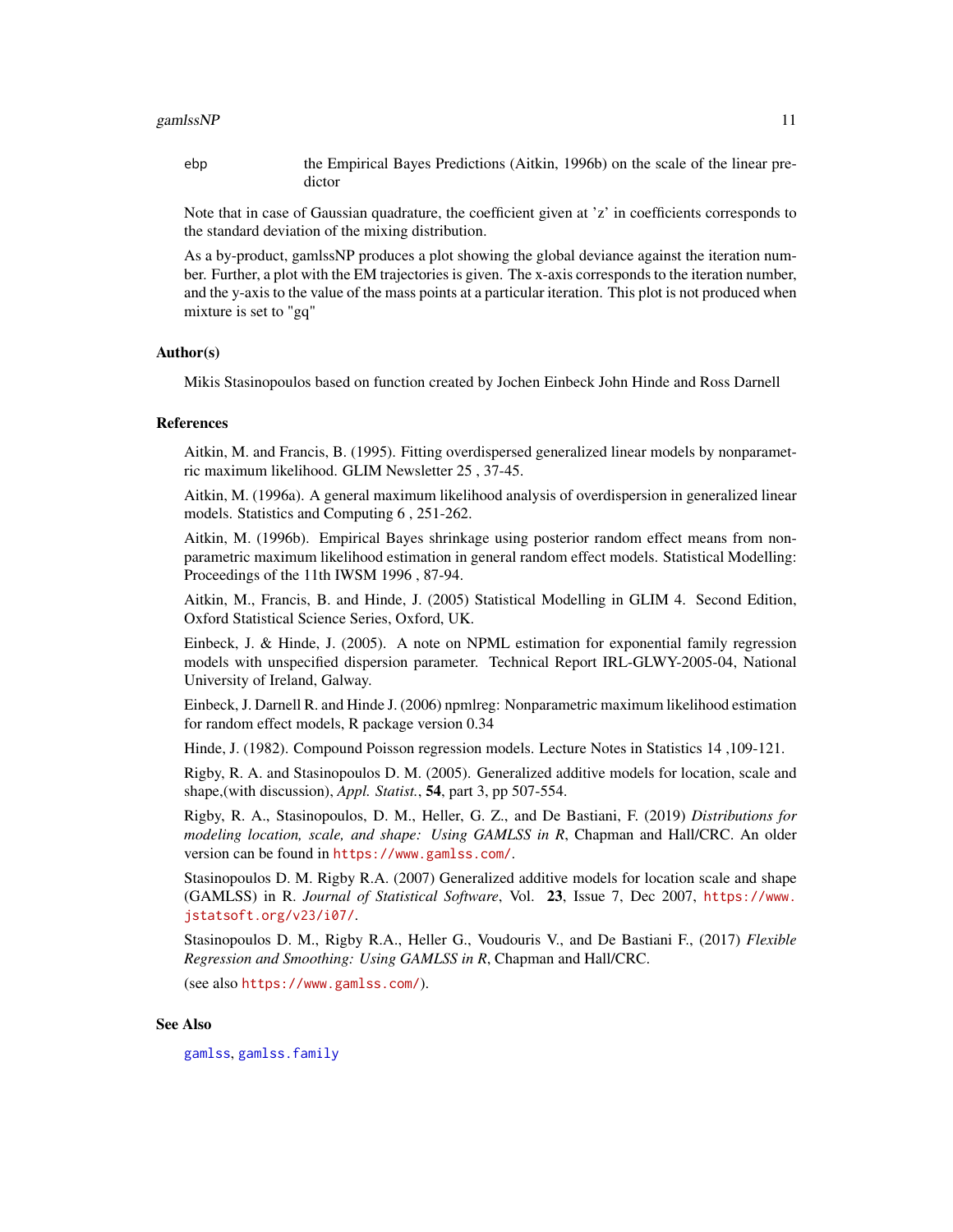#### Examples

```
data(enzyme)
# equivalent model using gamlssNP
mmNP1 <- gamlssNP(act~1, data=enzyme, random=~1,family=NO, K=2)
mmNP2 <- gamlssNP(act~1, data=enzyme, random=~1, sigma.fo=~MASS, family=NO, K=2)
AIC(mmNP1, mmNP2)
```
#### MX.control *The control function for gamlssMX*

#### Description

The function sets controls for the gamlssMX function.

#### Usage

```
MX.control(cc = 1e-04, n.cyc = 200, trace = FALSE,
        seed = NULL, plot = TRUE, sample = NULL, ...)
```
#### Arguments

| <sub>CC</sub> | convergent criterion for the EM                                   |
|---------------|-------------------------------------------------------------------|
| n.cyc         | number of cycles for EM                                           |
| trace         | whether to print the EM iterations                                |
| seed          | a number for setting the seeds for starting values                |
| plot          | whether to plot the sequence of global deviance up to convergence |
| sample        | how large the sample to be in the starting values                 |
|               | for extra arguments                                               |

#### Value

Returns a list

#### Author(s)

Mikis Stasinopoulos and Bob Rigby

#### References

Rigby, R. A. and Stasinopoulos D. M. (2005). Generalized additive models for location, scale and shape,(with discussion), *Appl. Statist.*, 54, part 3, pp 507-554.

Rigby, R. A., Stasinopoulos, D. M., Heller, G. Z., and De Bastiani, F. (2019) *Distributions for modeling location, scale, and shape: Using GAMLSS in R*, Chapman and Hall/CRC. An older version can be found in <https://www.gamlss.com/>.

<span id="page-11-0"></span>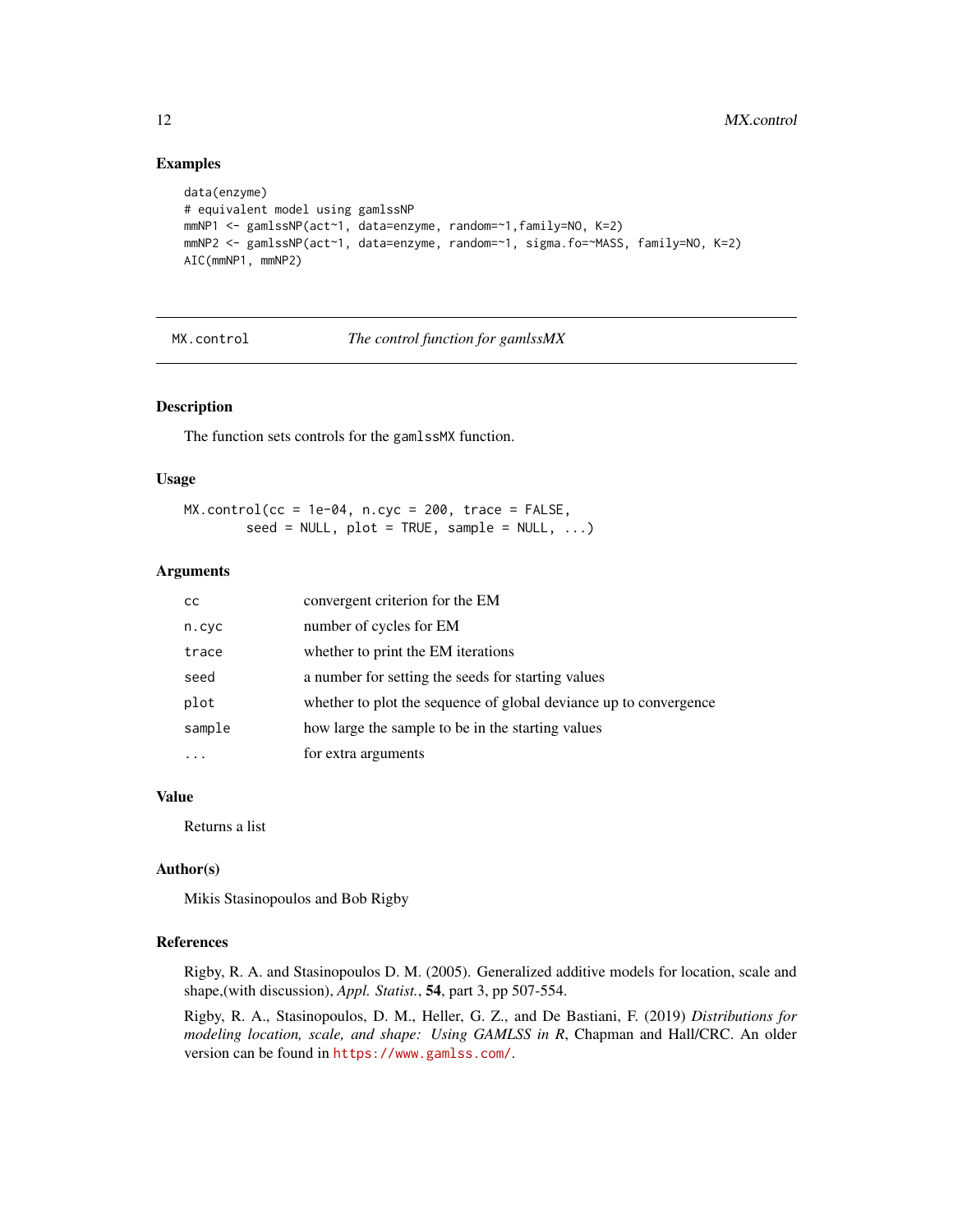#### <span id="page-12-0"></span>NP.control 13

Stasinopoulos D. M. Rigby R.A. (2007) Generalized additive models for location scale and shape (GAMLSS) in R. *Journal of Statistical Software*, Vol. 23, Issue 7, Dec 2007, [https://www.](https://www.jstatsoft.org/v23/i07/) [jstatsoft.org/v23/i07/](https://www.jstatsoft.org/v23/i07/).

Stasinopoulos D. M., Rigby R.A., Heller G., Voudouris V., and De Bastiani F., (2017) *Flexible Regression and Smoothing: Using GAMLSS in R*, Chapman and Hall/CRC.

```
(see also https://www.gamlss.com/).
```
#### See Also

[gamlss](#page-0-0), [gamlssMX](#page-5-1), [gamlssMXfits](#page-5-2)

#### NP.control *Control function for gamlssNP*

#### Description

This is a control function for gamlssNP function.

#### Usage

 $NP.control(EMcc = 0.001, EMn.cyc = 200, dam = TRUE,$ trace = TRUE,  $plot.opt = 3, ...$ 

#### Arguments

| <b>EMcc</b> | convergence criterion for the EM   |
|-------------|------------------------------------|
| EMn.cyc     | number of cycles for the EM        |
| damp        | Not in used                        |
| trace       | whether to print the EM iterations |
| plot.opt    | plotting the                       |
|             | for extra arguments                |

### Value

Returns a list.

#### Author(s)

Mikis Stasinopoulos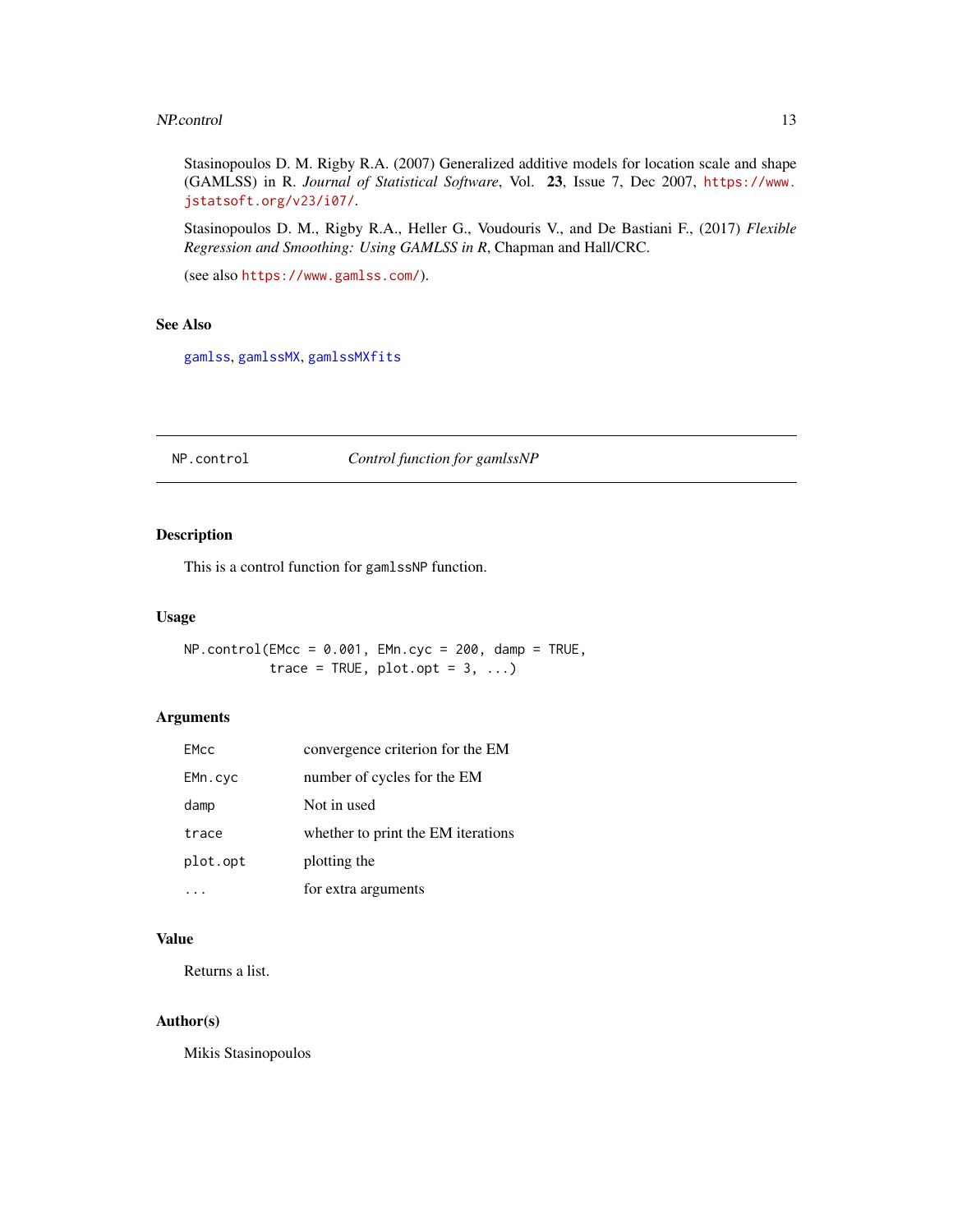#### References

Einbeck, J. Darnell R. and Hinde J. (2006) npmlreg: Nonparametric maximum likelihood estimation for random effect models, R package version 0.34

Rigby, R. A. and Stasinopoulos D. M. (2005). Generalized additive models for location, scale and shape,(with discussion), *Appl. Statist.*, 54, part 3, pp 507-554.

Rigby, R. A., Stasinopoulos, D. M., Heller, G. Z., and De Bastiani, F. (2019) *Distributions for modeling location, scale, and shape: Using GAMLSS in R*, Chapman and Hall/CRC. An older version can be found in <https://www.gamlss.com/>.

Stasinopoulos D. M. Rigby R.A. (2007) Generalized additive models for location scale and shape (GAMLSS) in R. *Journal of Statistical Software*, Vol. 23, Issue 7, Dec 2007, [https://www.](https://www.jstatsoft.org/v23/i07/) [jstatsoft.org/v23/i07/](https://www.jstatsoft.org/v23/i07/).

Stasinopoulos D. M., Rigby R.A., Heller G., Voudouris V., and De Bastiani F., (2017) *Flexible Regression and Smoothing: Using GAMLSS in R*, Chapman and Hall/CRC.

(see also <https://www.gamlss.com/>).

#### See Also

[gamlss](#page-0-0), [gamlssNP](#page-7-1)

plotMP *plotting mass points*

#### **Description**

A utility function for plotting two dimension non-parametric distribution. The function uses the persp() function.

#### Usage

plotMP(x, y, prob, theta = 20, phi = 20, expand =  $0.5$ , col = "lightblue",  $xlab = "intercept", ylab = "slope", ...)$ 

#### Arguments

| $\times$                | a vector containg points in the x axis                     |  |
|-------------------------|------------------------------------------------------------|--|
| y                       | a vector containg points in the y axis                     |  |
| prob                    | vector containing probabilities which should add up to one |  |
| theta, phi, expand, col |                                                            |  |
|                         | arguments to pass to the persp() function                  |  |
| xlab                    | the x label                                                |  |
| ylab                    | the y label                                                |  |
|                         | additinal argument to be passed to persp()                 |  |

<span id="page-13-0"></span>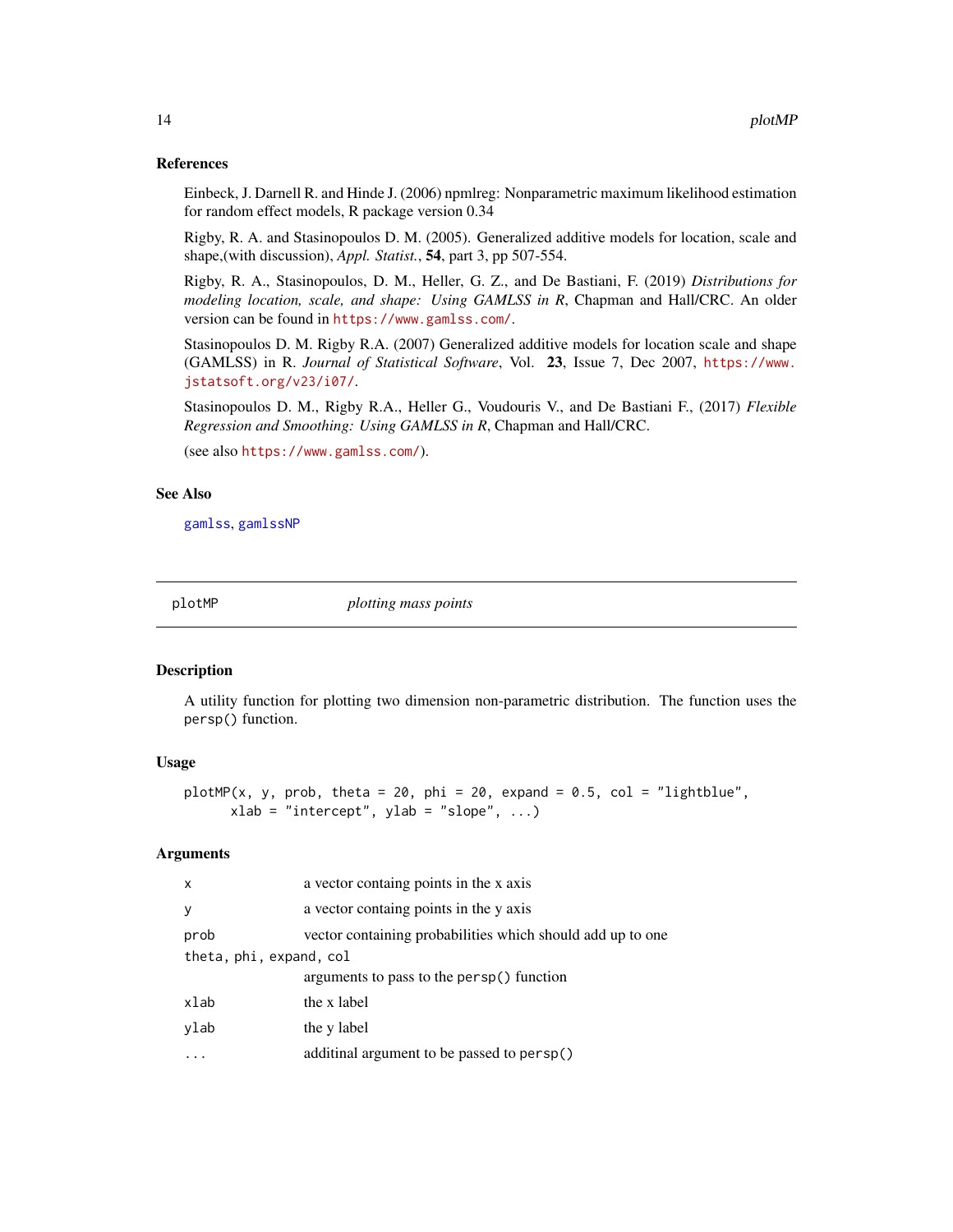#### <span id="page-14-0"></span> $p$ lotMP 15

#### Details

The function call

#### Value

A graph is produced.

#### Author(s)

Mikis Stasinopoulos

#### References

Rigby, R. A. and Stasinopoulos D. M. (2005). Generalized additive models for location, scale and shape,(with discussion), *Appl. Statist.*, 54, part 3, pp 507-554.

Rigby, R. A., Stasinopoulos, D. M., Heller, G. Z., and De Bastiani, F. (2019) *Distributions for modeling location, scale, and shape: Using GAMLSS in R*, Chapman and Hall/CRC. An older version can be found in <https://www.gamlss.com/>.

Stasinopoulos D. M. Rigby R.A. (2007) Generalized additive models for location scale and shape (GAMLSS) in R. *Journal of Statistical Software*, Vol. 23, Issue 7, Dec 2007, [https://www.](https://www.jstatsoft.org/v23/i07/) [jstatsoft.org/v23/i07/](https://www.jstatsoft.org/v23/i07/).

Stasinopoulos D. M., Rigby R.A., Heller G., Voudouris V., and De Bastiani F., (2017) *Flexible Regression and Smoothing: Using GAMLSS in R*, Chapman and Hall/CRC.

(see also <https://www.gamlss.com/>).

#### See Also

[gamlssNP](#page-7-1), [persp](#page-0-0)

#### Examples

gamma\_0 <- c( -4.4, -3, -2.2, -.5, 0.1, 1, 1.5, 2.2, 3.5, 4.1 ) gamma<sub>-</sub>1 <- c( 2.2, 1.2, 0.1, -1, -2.3, -4.6, 5.1, -3.2, 0.1, -1.2) prob <- c(0.1, .05, .12, 0.25, 0.08, 0.12, 0.10, 0.05, 0.10, 0.03 ) plotMP(gamma\_0, gamma\_1,prob)